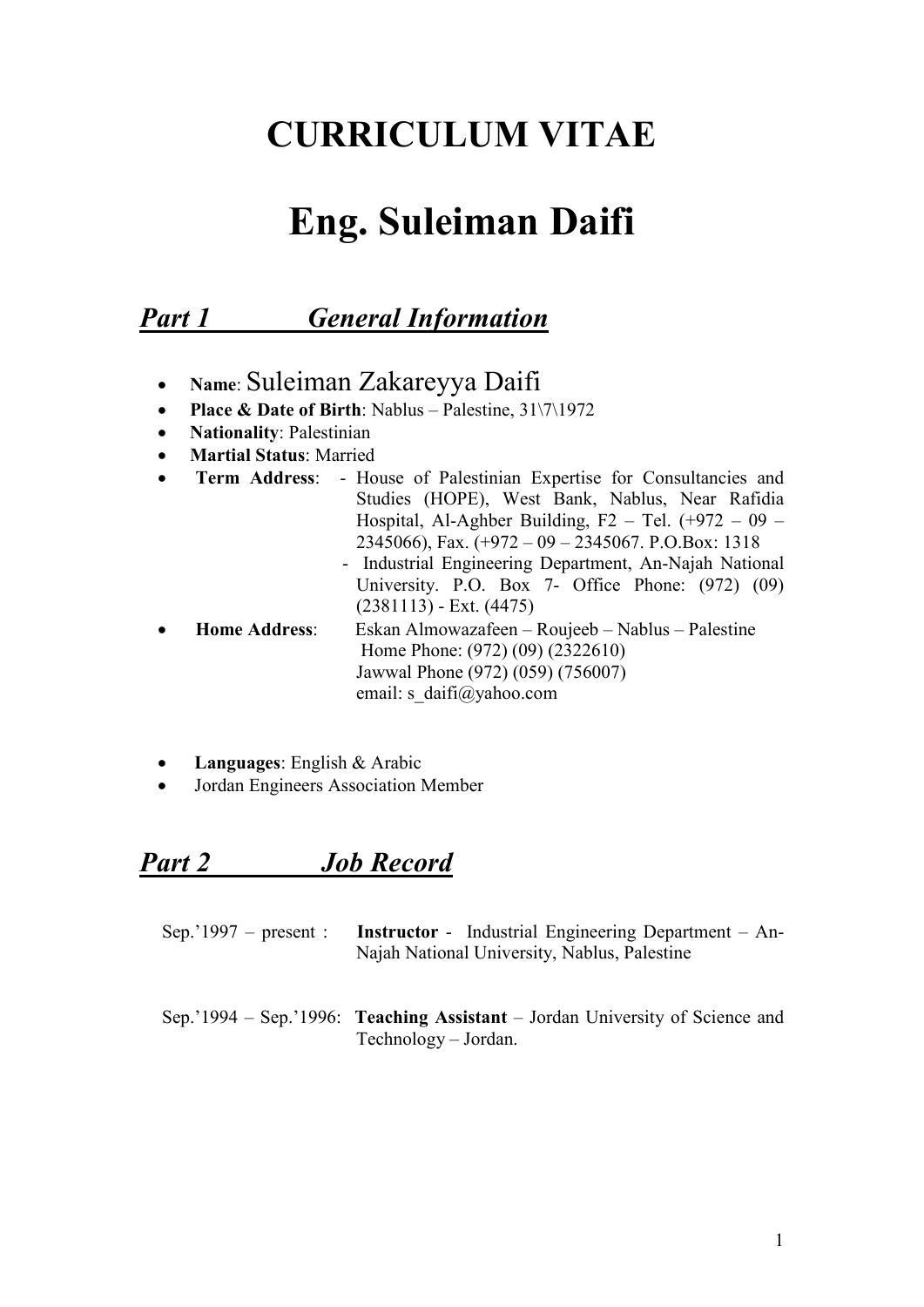# *Part 3 Academic Profile*

- M. Sc.: Applied Mechanics Quality of Products Jordan University of Science and Technology, Mechanical Engineering Department, Jordan. (1996)
- B. Sc.: Production Management Engineering Jordan University of Science and Technology, Mechanical Engineering Department, Jordan. (1994)

## *Part 4 Academic Experience*

- Participate in the establishment of the Industrial Engineering department at An-Najah National University (the second member in the department).
- Play a major rule in founding and establishment of Mechanical Engineering Department at An-Najah National University
- Fields of academic interests: Manufacturing Processes, Economical Studies, Quality Systems, and Management Systems.

#### • **Academic Activities:**

- 1- Teaching courses in Engineering mechanics, Engineering Materials Mechanic of Fluids, Thermal Fluids, Manufacturing Processes, Engineering Economy, Metrology, Numerical Methods, ….etc.
- 2- Supervising graduation projects in areas of Mechanical Design, Manufacturing, Management, Automation, Institutional Development, Feasibility Studies, Maintenance Management, Planning, HRD Systems, Solid Waste Management ….etc.

Sample of Achieved Graduation Projects:

- $\checkmark$  Institutional Development Project for Al-Tank Factory<br> $\checkmark$  Institutional Development Project for Fixed Assets M
- Institutional Development Project for Fixed Assets Management Department At An-Najah National University
- $\checkmark$  Rotational Molding Design, Manufacturing, and Management Aspects
- $\checkmark$  Development of an Industrial Safety Management Model
- Development of a Human Resources Development Model
- $\checkmark$  Utilization of Quantitative and Qualitative Techniques of Management in Initiation, Analysis, Analysis, and Design of an Industrial Plant
- $\checkmark$  Pressure Die-Casting (Manufacturing and Managerial Aspects)
- $\checkmark$  Design and Manufacturing of a Liquid Material Filling Line Controlled by a PLC.
- $\checkmark$  Design and Development of a Maintenance Management Information System (MMIS)